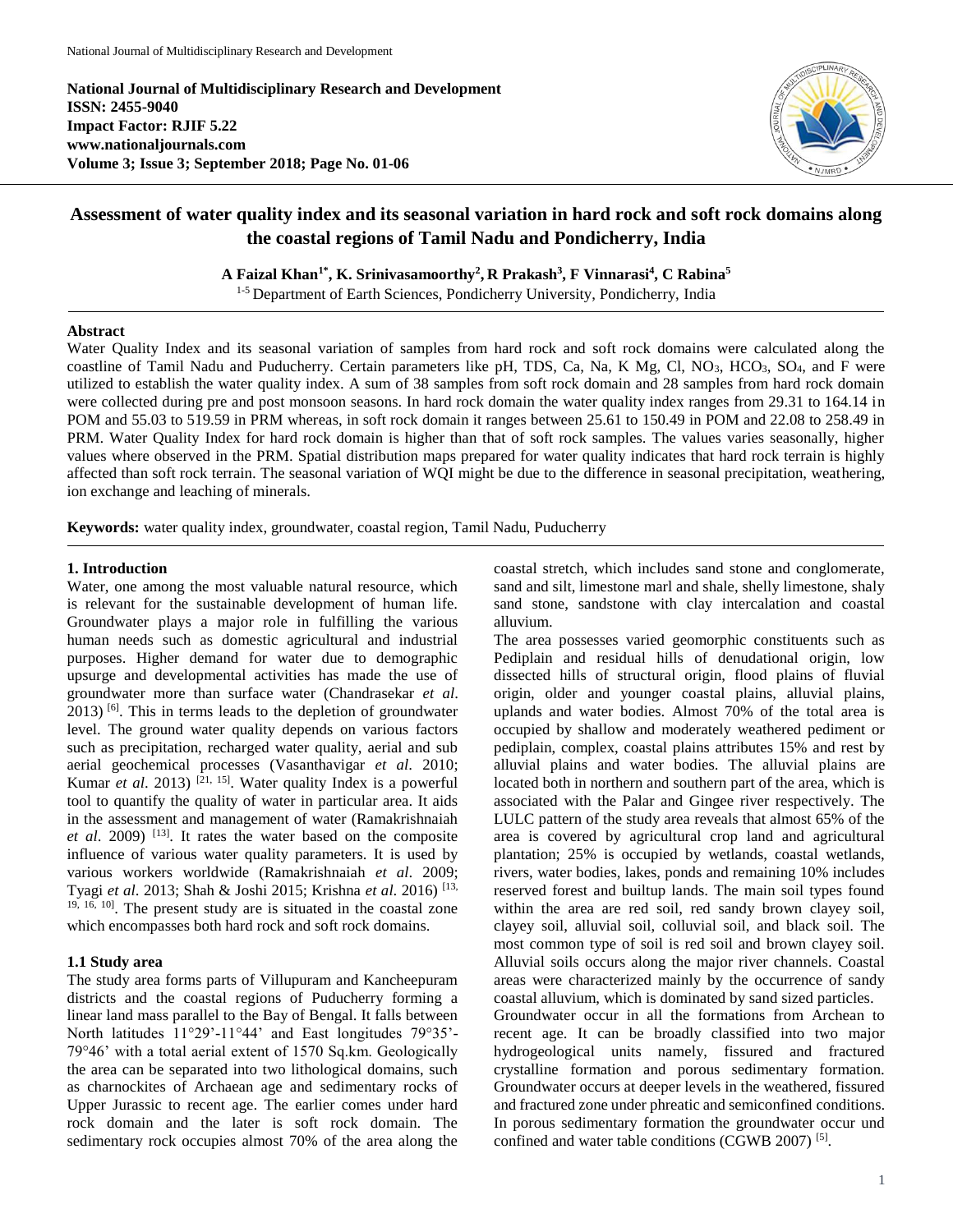

**Fig 1:** Study area map with geology and sample locations

#### **2. Methodology**

A total of 66 samples (28 from hard rock and 38 from soft rock domain) were collected during the pre and post monsoon seasons (February and May 2014). The physio-chemical parameters such as temperature, pH, EC and salinity were calculated in the field using portable water quality analyser. In laboratory all the samples were analyzed using the standard procedures (APHA, 1995; Kumar *et al*. 2013; Vadiati *et al*.,  $2016$ ) <sup>[1, 15, 20]</sup>. Calcium and magnesium determined by titration using standard EDTA, Bicarbonate with AgNO3 and chloride by HCl. Flame photometry was used to determine Sodium and potassium and spectrophotometer for silicate phosphate and sulphate. Analytical reliability for the samples were determined by charge balance and TDS/EC ratio, which varies from 5-10%.

### **3. Results and discussion**

The maximum, minimum, mean and standard deviation of physiochemical parameter of water sample during pre and post monsoon were given in Table no.1. In Hard rock terrain samples pH varies from 6.6 to 7.8 and 6.2 and 7.7 with an average of 7.2 and 7; EC varies between 209 to 5620 µS/cm and 410 to 3330 µS/cm with an average of 1588.3 and 1610.4; TDS varies between 110 to 2970 mg/L and 217 to 1760 mg/L with an average of 837.6 and 818.6 mg/L in pre and post monsoon respectively. In sedimentary terrain samples, pH varies between 6.2 to 8.7 and 5.1 to 7.7 with an average of 7.1

and 6.7; EC varied between 102 to 8930 µS/cm and 130 to 4350 µS/cm with average of 1385.9 and 1351.1 µS/cm; TDS rages from 53.9 to 4710 mg/L and 101 to 1730 mg/L with an average of 731.6 and 667.4 mg/L during pre and post monsoon respectively.

#### **3.1. Water quality index**

Water Quality Index is a salient tool to establish the quality of groundwater for domestic as well as agricultural purpose (Subba Rao 2005; Vasanthavigar *et al*. 2010; Raju *et al*. 2010) [18, 22, 8]. Which determines the composite impact of different parameters in the overall water quality (Mitra *et al*., 2006; Singaraja *et al.*, 2015)<sup>[2, 17]</sup>. To calculate WQI, for drinking water WHO (2004) standards is being used. Water quality index is acquired by computing the parameters such as pH, TDS, Ca<sup>2+</sup>, Na<sup>+</sup>, K<sup>+</sup>, Mg<sup>2+</sup>, Cl<sup>-</sup>, NO<sub>3</sub><sup>-</sup>, HCO<sup>3</sup>, SO<sub>4</sub><sup>2-</sup>, and F<sup>-</sup>. Weight values (wi) were assigned to the selected parameters based on their influence over water quality. The values of weight were given in the scale of 1 to 5. A maximum value of 5 is given to the parameters like pH, TDS, and chloride whereas weight 4 is given to nitrate and fluoride due to their higher influence in assessing the water quality (Raju *et al*.,  $2015$ ) <sup>[22]</sup>. The remaining parameters were assigned with the values in between 1 and 5 (Table 2). The relative weight (Wi) for each parameter is obtained by the following equation.

$$
Wi = wi / \sum_{i=1}^{n} wi
$$
 (1)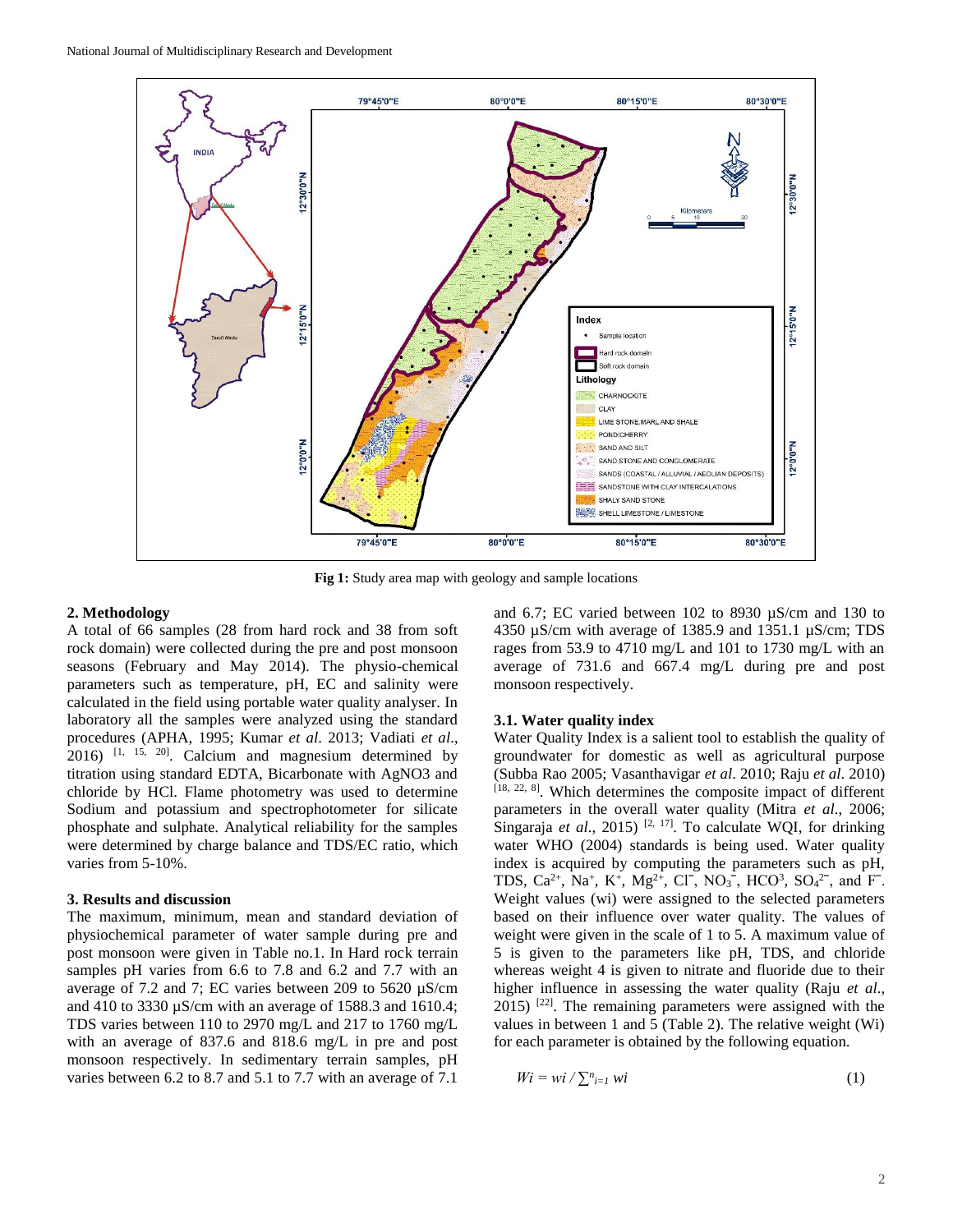|                   | Pre monsoon      |       |        |             |            |       |        |             | Post monsoon |                  |        |             |        |           |        |             |
|-------------------|------------------|-------|--------|-------------|------------|-------|--------|-------------|--------------|------------------|--------|-------------|--------|-----------|--------|-------------|
| <b>Parameters</b> | <b>Hard rock</b> |       |        |             | Soft rock  |       |        |             |              | <b>Hard rock</b> |        |             |        | Soft rock |        |             |
|                   | <b>Max</b>       | Min   | Avg    | <b>Stdv</b> | <b>Max</b> | Min   | Avg    | <b>Stdv</b> | <b>Max</b>   | Min              | Avg    | <b>Stdv</b> | Max    | Min       | Avg    | <b>Stdv</b> |
| pH                | 7.8              | 6.6   | 7.2    | 0.3         | 8.7        | 6.2   | 7.1    | 0.6         | 7.7          | 6.2              | 7.0    | 0.3         | 7.7    | 5.1       | 6.7    | 0.6         |
| Ec                | 5620.0           | 209.0 | 1588.3 | 1103.1      | 8930.0     | 102.0 | 1385.9 | 1526.5      | 3330.0       | 410.0            | 1610.4 | 789.3       | 4350.0 | 30.0      | 1351.1 | 978.6       |
| <b>TDS</b>        | 2970.0           | 110.0 | 837.6  | 582.9       | 4710.0     | 53.9  | 731.6  | 804.6       | 1760.0       | 217.0            | 818.6  | 427.0       | 1730.0 | 101.0     | 667.4  | 403.2       |
| Ca                | 302.0            | 3.0   | 65.1   | 57.6        | 118.0      | 9.0   | 38.7   | 25.8        | 140.0        | 4.0              | 51.8   | 35.8        | 108.0  | 11.0      | 36.7   | 21.5        |
| Mg                | 128.0            | 5.0   | 31.3   | 25.3        | 76.8       | 2.4   | 22.6   | 18.9        | 68.0         | 6.0              | 27.6   | 12.6        | 87.0   | 5.0       | 20.9   | 14.6        |
| Na                | 200.0            | 12.0  | 91.9   | 61.3        | 288.0      | 8.0   | 88.5   | 74.0        | 156.0        | 4.0              | 62.8   | 45.0        | 300.0  | 12.0      | 77.8   | 58.3        |
| K                 | 372.0            | 0.8   | 21.1   | 71.0        | 420.0      | 0.8   | 33.5   | 77.3        | 355.0        | 0.0              | 29.8   | 85.0        | 235.0  | $0.0\,$   | 25.6   | 50.0        |
| C <sub>1</sub>    | 1395.0           | 40.0  | 252.8  | 286.9       | 2020.6     | 15.0  | 215.6  | 326.0       | 455.0        | 20.0             | 170.1  | 119.1       | 660.0  | 46.0      | 167.2  | 128.4       |
| HCO <sub>3</sub>  | 428.0            | 40.0  | 254.3  | 116.8       | 591.7      | 40.0  | 252.0  | 170.5       | 560.0        | 105.0            | 280.2  | 112.0       | 540.0  | 40.0      | 217.2  | 131.1       |
| SO <sub>4</sub>   | 1.9              | 0.0   | 0.4    | 0.4         | 5.3        | 0.0   | 0.7    | 1.1         | 2.8          | 0.0              | 0.2    | 0.6         | 4.9    | $0.0\,$   | 0.5    | 1.3         |
| NO <sub>3</sub>   | 32.5             | 0.2   | 9.1    | 8.9         | 82.5       | 0.5   | 14.5   | 17.9        | 3.5          | 0.1              | 0.8    | 1.0         | 6.3    | 0.0       | 1.3    | 1.6         |
| PO <sub>4</sub>   | 7.3              | 0.0   | 2.4    | 1.3         | 6.4        | 0.0   | 2.0    | 1.3         | 32.5         | 0.2              | 4.2    | 6.7         | 56.0   | 0.0       | 14.2   | 18.2        |
| F                 | 0.6              | 0.0   | 0.1    | 0.1         | 0.7        | 0.0   | 0.1    | 0.2         | 1.6          | 0.4              | 0.7    | 0.2         | 1.3    | 0.2       | 0.6    | 0.3         |

**Table 1:** Maximum, minimum, average and standard deviation of physico-chemical parameters of groundwater samples. (All values in mg/L except EC in µS/cm and pH.)

**Table 2:** WHO standards (mg/L), weight and Relative weight

| <b>Parameters</b> | <b>WHO</b> Standards<br>(WHO 2004) | Weight (wi)           | <b>Relative weight</b><br>$Wi = wi / \sum_{i=1}^{n} wi$ |  |  |
|-------------------|------------------------------------|-----------------------|---------------------------------------------------------|--|--|
|                   | 8.5                                | 5                     | 0.139                                                   |  |  |
| <b>TDS</b>        | 1000                               | 5                     | 0.139                                                   |  |  |
| Ca                | 75                                 | 3                     | 0.083                                                   |  |  |
| Mg                | 30                                 | 2                     | 0.056                                                   |  |  |
| Na                | 200                                | 3                     | 0.083                                                   |  |  |
| K                 | 20                                 | 2                     | 0.056                                                   |  |  |
| C1                | 200                                | 5                     | 0.139                                                   |  |  |
| HCO <sub>3</sub>  | 350                                |                       | 0.028                                                   |  |  |
| SO <sub>4</sub>   | 200                                |                       | 0.028                                                   |  |  |
| NO <sub>3</sub>   | 50                                 | 4                     | 0.111                                                   |  |  |
| F                 |                                    |                       | 0.111                                                   |  |  |
|                   |                                    | $\sqrt{\text{wi}}=35$ | Wi=0.972                                                |  |  |

Where *Wi* is the relative weight and *wi* is the weight of each parameters. Relative weight of individual parameters where given in (Table 3). A quality scale (*qi)* is consigned for each parameter by dividing its concentration by WHO (2004) standards and further it is multiplied by 100 (Vasanthavigar *et*   $al$ ., 2010)<sup>[22]</sup>, which is expressed as:

$$
qi = (C_i/S_i) \times 100 \tag{2}
$$

Where *Ci* corresponds to concentration of ions and *Si* for stands for WHO standards (Bairu *et al*., 2013) [3]. In order to calculate the water quality index, sub index SI is calculated for each parameters by multiplying relative weight and quality rating scale using the equation:

$$
SI = Wi \times qi \tag{3}
$$

Finally the WQI is calculated by the equation

$$
WQI = \sum SI
$$
 (4)

Water quality index was classified into Excellent, Good and Poor on the basis of their range, which is given in the Table 4. In hard rock domain the WQI ranges from 29.31 to 164.14 in POM and 55.03 to 519.59 in PRM whereas, in soft rock domain it ranges between 25.61 to 150.49 in POM and 22.08 to 258.49 in PRM. In hard rock terrain during PRM, it is found that 58% of the samples represents poor water and 42% of the water represents good water. The samples from Alathur and Manamai during the PRM are found to be not suitable for drinking purpose. During the post monsoon 7% of the samples indicates excellent water, 58 % shows good water and rest 35% were found as poor water. In soft rock terrain, 48% of the PRM and 42% of POM samples represents excellent water, 44% and 42% of pre and post monsoon samples represents good water. The 8% and 16% of the samples from PRM and POM shows poor water. Water quality of the hard rock terrain is worse than soft rock terrain especially in the pre monsoon. The poor quality of the water in hard rock terrain might be due to leaching of ions, agricultural activities, anthropogenic sources and over exploitation of water (Sahu and Sikdar 2007; Jasmin and Mallikarjuna 2013)<sup>[14, 9]</sup>. In sedimentary terrain more poor water reported during POM than PRM, this might be due to dissolution of ions immediately after precipitation.

**Table 3:** Classification of ground water samples based on WQI.

|                  |            | % of samples |      |            |      |  |  |
|------------------|------------|--------------|------|------------|------|--|--|
|                  |            | <b>PRM</b>   |      | <b>POM</b> |      |  |  |
| <b>WOI Range</b> | Water type | Hard         | Soft | Hard       | Soft |  |  |
| $50$             | Excellent  |              | 48   | 07         | 42   |  |  |
| 50-100           | Good       | 42           | 44   | 58         | 42   |  |  |
| >100             | Poor       | 58           |      | 35         | 16   |  |  |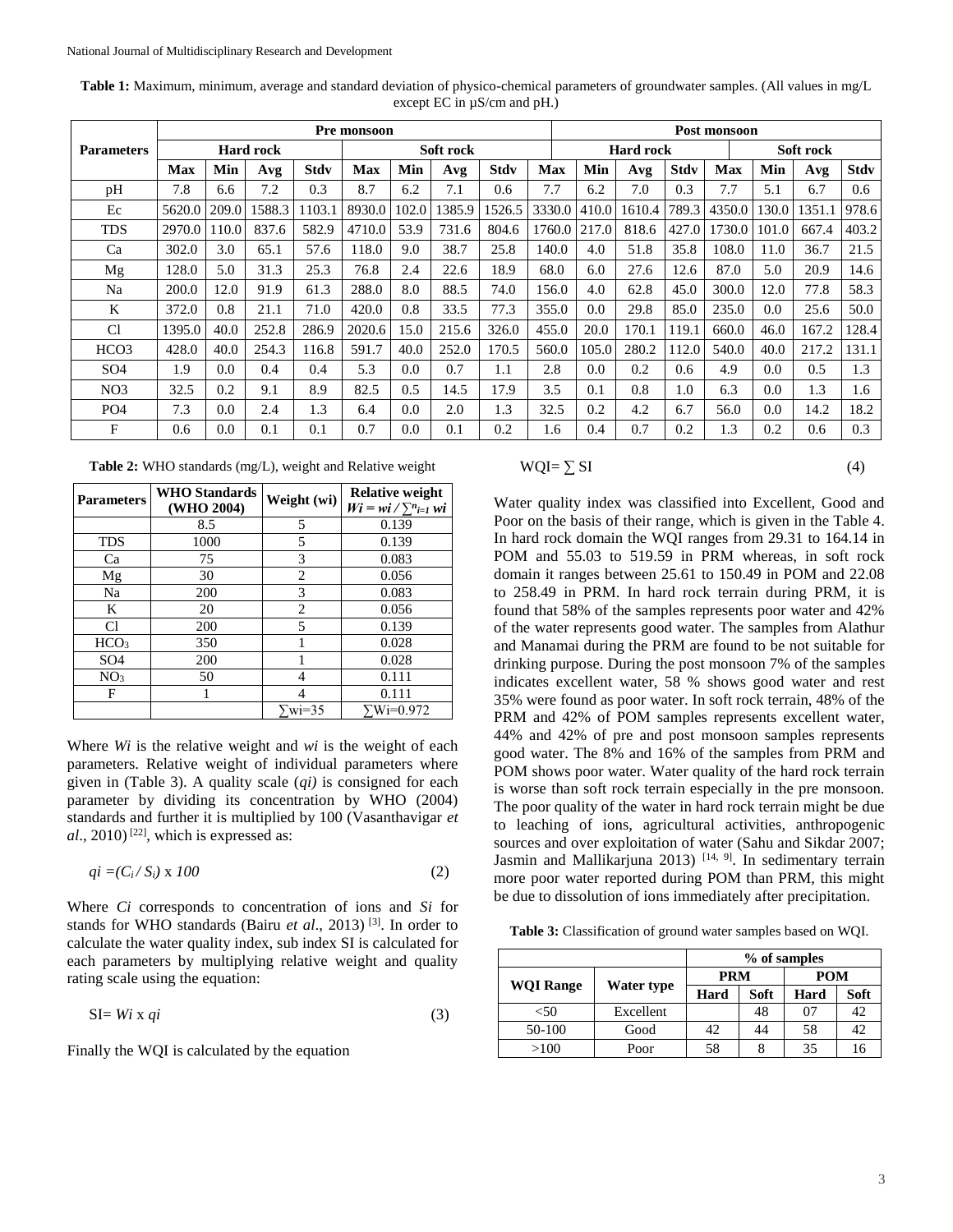

**Fig 2:** Spatial distribution of WQI during pre-monsoon and post monsoon

# **3.2. Mechanism controlling the water chemistry**

Gibbs plot  $(1970)$ <sup>[7]</sup> is prepared separately for cation and anion to decipher the mechanism controlling water chemistry. Gibbs ratio were plotted in a linear axis against TDS in logarithmic axis. The ratios for cations and anions were obtained from the equation:

For cations:  $Na^+ + K^+$  /  $(Na^+ + K^+ + Ca^{2+})$ ; for anions: Cl<sup>-</sup>/ (Cl<sup>-</sup>  $+HCO3^-$  (6)

From the Gibbs plot it is found that majority of the samples from both PRM and POM falls in the rock dominance field and few towards evaporation dominance (Madhav *et al*., 2018) [11]. This might be due to the dominant chemical weathering of rock forming minerals (Venugopal *et al*. 2009; Manikandan *et al.* 2011; Thivya *et al*. 2014.) [23, 12, 19] . Few samples were found outside the preview plot indicating anthropogenic impact over water chemistry (Thivya *et al*. 2014) [19] .



**Fig 3a:** Gibbs plot (1970) for Hard rock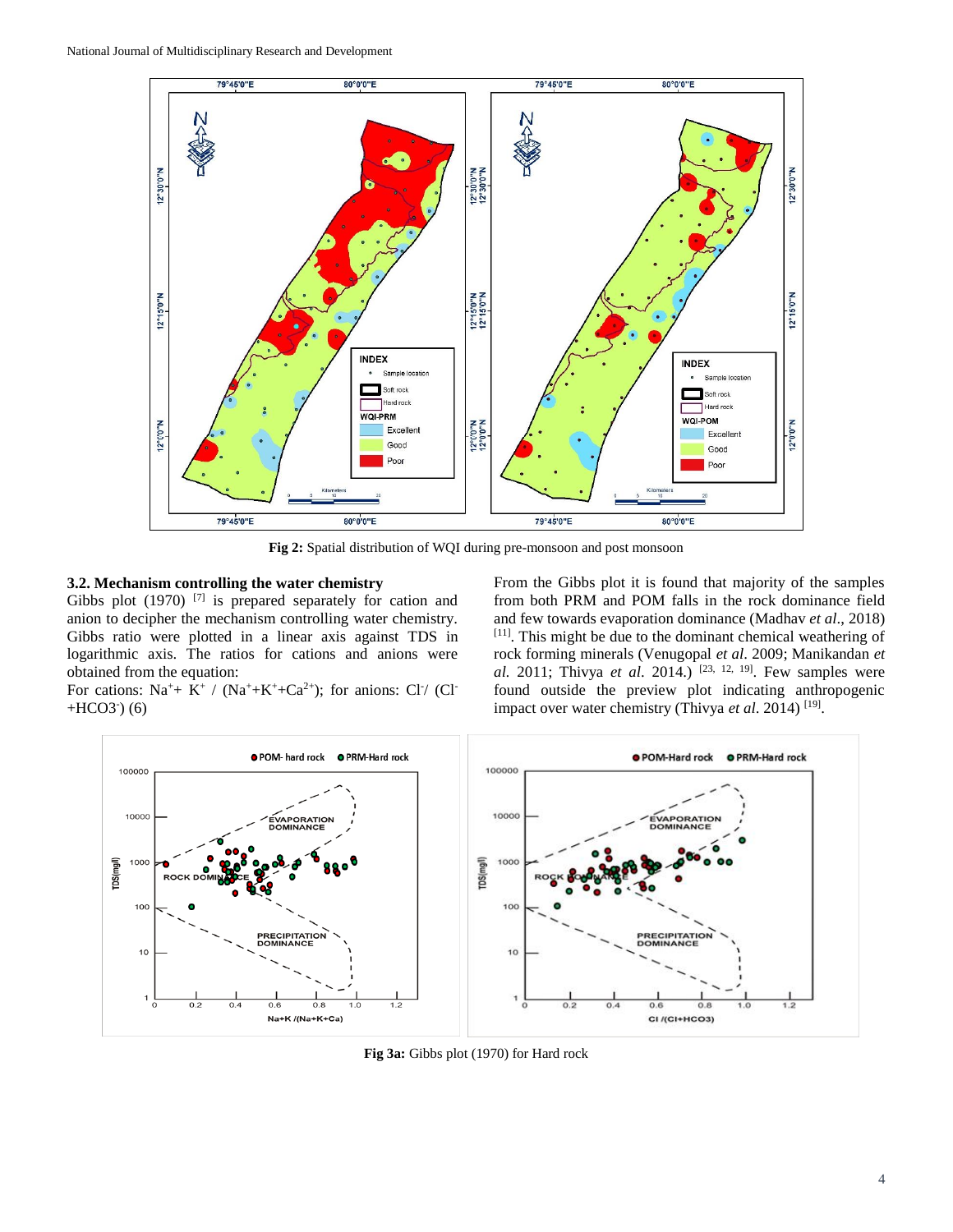

**Fig 3b:** Gibbs plot (1970) for Soft rock

#### **4. Conclusion**

The present study reveals that dominant cations in groundwater is  $Na^+$  and  $Ca^{2+}$  whereas Cl<sup>-</sup> and HCO<sub>3</sub><sup>-</sup> are the dominant anions. Groundwater the soft rock terrain is found to be better in quality in terms of WQI. Pre monsoon samples from both terrain are found worse than post monsoon samples. This might be due to the dilution of ions after monsoon. The major mechanism controlling the water chemistry is rock water interaction, chemical weathering and ion exchange. The higher concentration of ions such as Cl and Na in some samples might be due to its vicinity towards saline sources like sea water and salt pan. Higher concentration of certain ions in the samples from hard rock terrain might be due to the overexploitation of groundwater, excess agricultural activities and anthropogenic sources.

#### **5. Acknowledgement**

The author would like to express his sincere gratitude towards the funding authority University Grand Commission (UGC)- BSR fellowship to carry out the research work.

# **6. References**

- 1. APHA. Standard methods for the examination of water and wastewater (19th ed, p. 1467). Washington, DC, 1995.
- 2. Mitra BK, Choichi Sasaki, Enari Keijirou. Spatial and Temporal Variation of Ground Water Quality in Sand Dune Area of Aomori Prefecture in Japan, 2006. Portland, Oregon, 2006, doi:10.13031/2013.20673
- 3. Bairu A, Tadesse N, Amare S. Use of geographic information system and water quality index to assess suitability of groundwater quality for drinking purposes in Hewane areas, Tigray, Northern Ethiopia. Ethiopian Journal of Environmental Studies and Management. 2013; 6(2):doi:10.4314/ejesm.v6i2.1
- 4. Bora M, Goswami DC. Water quality assessment in terms of water quality index (WQI): case study of the Kolong River, Assam, India. Applied Water Science. 2016; 7(6):3125-3135. doi:10.1007/s13201-016-0451-y
- 5. Central Ground Water Board (CGWB). Groundwater brochure of Puducherry region U.T of Puducherry, 2007, 1-27. http://www.cgwb.gov.in/District\_Profile/Puduc hery/ Puducherry.pdf
- 6. Chandrasekar N, Selvakumar S, Srinivas Y, John Wilson JS, Simon Peter T, Magesh NS. Hydrogeochemical assessment of groundwater quality along the coastal aquifers of southern Tamil Nadu, India. Environmental Earth Sciences. 2013; 71(11)4739-4750. doi:10.1007/ s12665-013-2864-3
- 7. Gibbs RJ. Mechanisms controlling world's water chemistry. Science. 1970; 170:1088-1090.
- 8. Janardhana Raju N, Shukla UK, Ram P. Hydro geochemistry for the assessment of groundwater quality in Varanasi: a fast-urbanizing center in Uttar Pradesh, India. Environmental Monitoring and Assessment. 2010; 173(1- 4):279-300. doi: 10. 1007/s 10661-010-1387-6
- 9. Jasmin I, Mallikarjuna P. Physicochemical quality evaluation of groundwater and development of drinking water quality index for Araniar River Basin, Tamil Nadu, India. Environmental Monitoring and Assessment. 2013; 186(2):935-948. doi:10.1007/s10661-013-3425-7
- 10. Krishan G, Singh S. Assessment of Water Quality Index (WQI) of Groundwater in Rajkot District, Gujarat, India. Journal of Earth Science & Climatic Change. 2016; 07(03). doi:10.4172/2157-7617.1000341
- 11. Madhav S, Ahamad A, Kumar A, Kushawaha J, Singh P, Mishra PK. Geochemical assessment of groundwater quality for its suitability for drinking and irrigation purpose in rural areas of Sant Ravidas Nagar (Bhadohi), Uttar Pradesh. Geology, Ecology, and Landscapes. 2018; 2(2):127-136. doi:10.1080/24749508.2018.1452485
- 12. Manikandan S, Chidambaram S, Prasanna MV, Thivya C, Karmegam U. Hydrochemical Characteristics and GroundwaterQuality As-sessment in Krishnagiri District, Tamilnadu, India. International Jour-nal of Earth Sciences and Engineering. 2011; 4(4):623-632.
- 13.Ramakrishnaiah CR, Sadashivaiah C, Ranganna G. Assessment of Water Quality Index for the Groundwater in Tumkur Taluk, Karnataka State, India. E-Journal of Chemistry. 2009; 6(2):523-530. doi:10.1155/2009/757424
- 14. Sahu P, Sikdar PK. Hydrochemical framework of the aquifer in and around East Kolkata Wetlands, West Bengal, India. Environmental Geology. 2007; 55(4):823- 835. doi:10.1007/s00254-007-1034-x
- 15. Sajil Kumar PJ, Elango L, James EJ. Assessment of